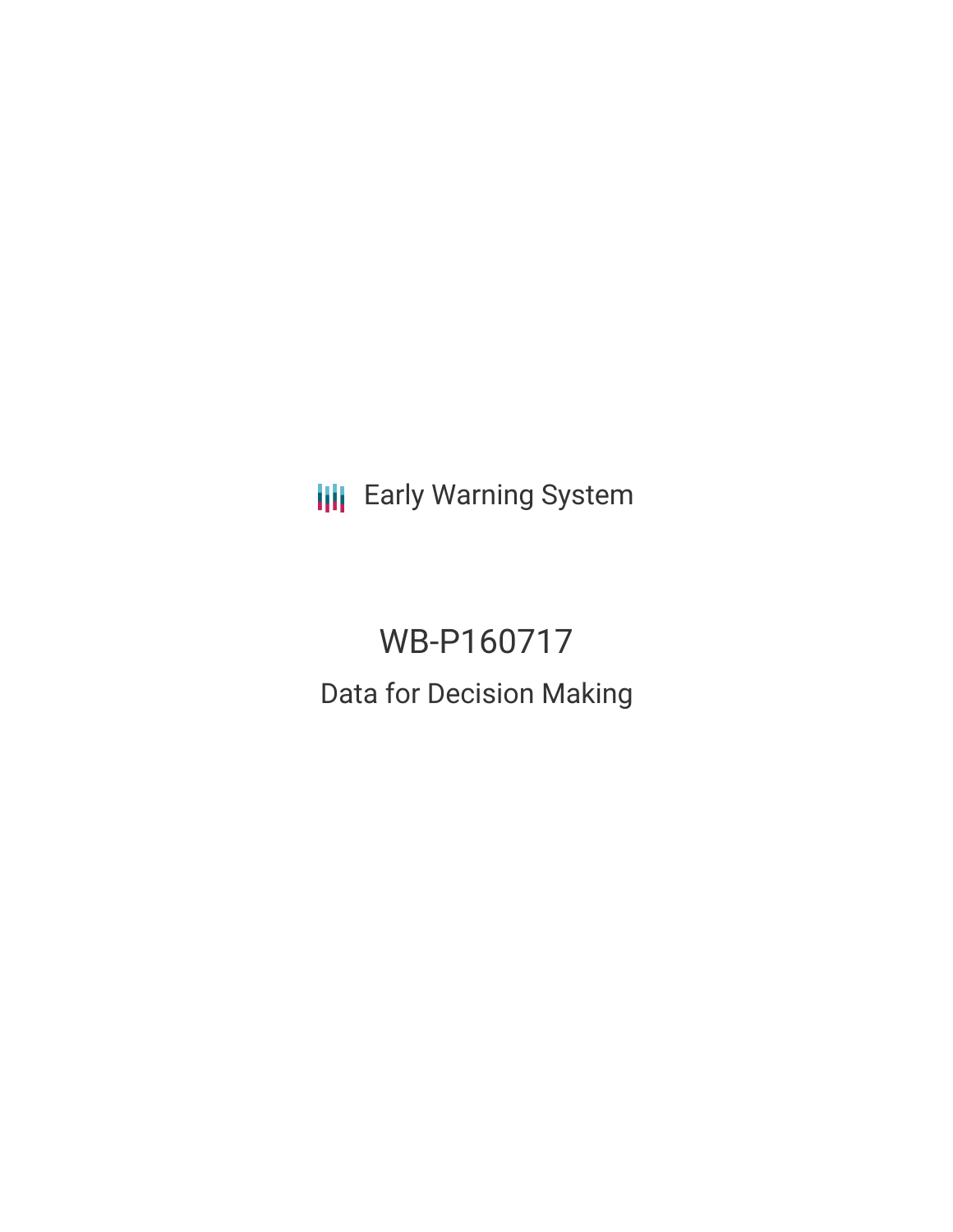

# **Quick Facts**

| <b>Countries</b>               | Central African Republic                                     |
|--------------------------------|--------------------------------------------------------------|
| <b>Financial Institutions</b>  | World Bank (WB)                                              |
| <b>Status</b>                  | Active                                                       |
| <b>Bank Risk Rating</b>        | C                                                            |
| <b>Voting Date</b>             | 2017-03-28                                                   |
| <b>Borrower</b>                | Ministry of Economy, Planning, and International Cooperation |
| <b>Sectors</b>                 | <b>Education and Health</b>                                  |
| <b>Investment Amount (USD)</b> | $$10.00$ million                                             |
| <b>Project Cost (USD)</b>      | \$10.49 million                                              |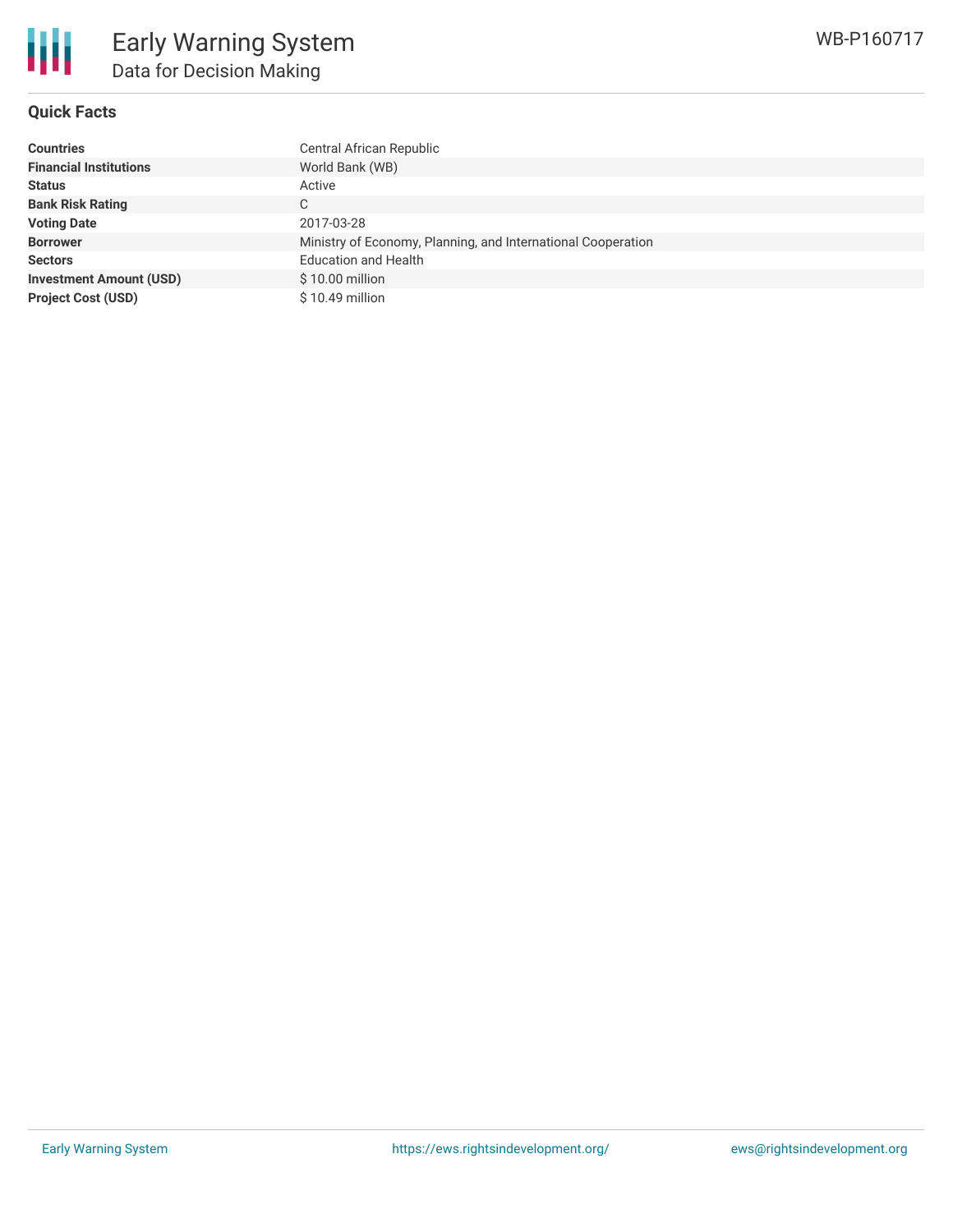

# **Project Description**

The Project's objective is to increase the capacity of the national statistical institute (ICASEES) to produce and publicly disseminate statistics through data recovery, institutional development and support to data production. The project comprises two components; 1- Statistical recovery, project management and professionalization and modernization of ICASEES' management and 2- Data production, capacity building and dissemination.

The project has a total cost of US\$10.49 million equivalent provided through an IDA grant (US\$ 10 million equivalent) and TFSCB trust fund (US\$494,000 equivalent). Capacity building is an integral aspect of the project, with staff receiving training tailored to the activities for which they are responsible, preferably from peers, particularly those from the sub-region. In the selection and definition of project activities, particular attention has been paid to the fact that the CAR is expected to remain insecure during the implementation period. Consequently, the purchase of assets and durable goods is minimized to reduce potential losses in the event of elevated insecurity, while remote supervision (CAPI) and use of the cloud for data storage and archiving are encouraged. The project adheres to open data principles and all data produced with World Bank funding will be made publicly available, provided it meets confidentiality standards.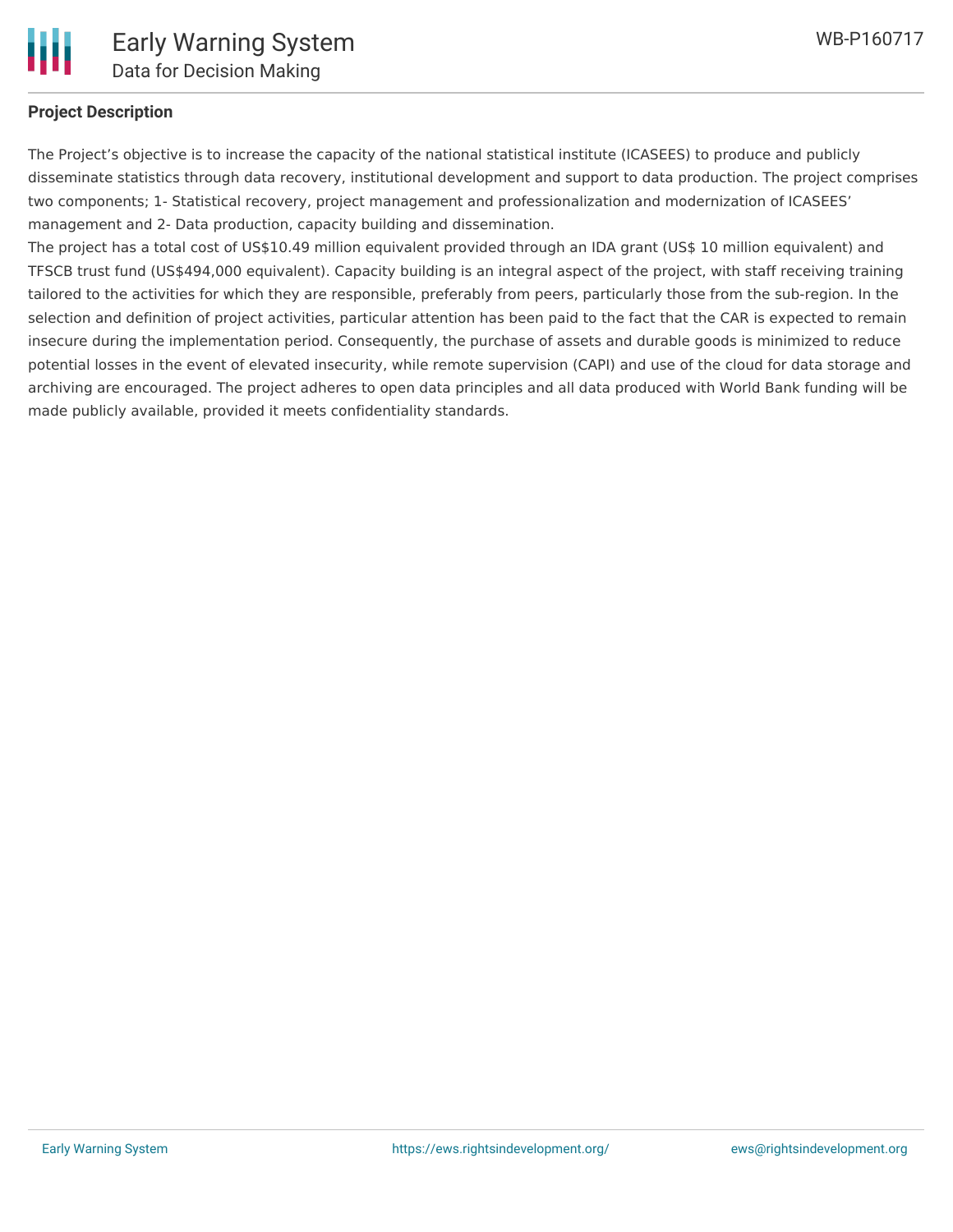# **Investment Description**

World Bank (WB)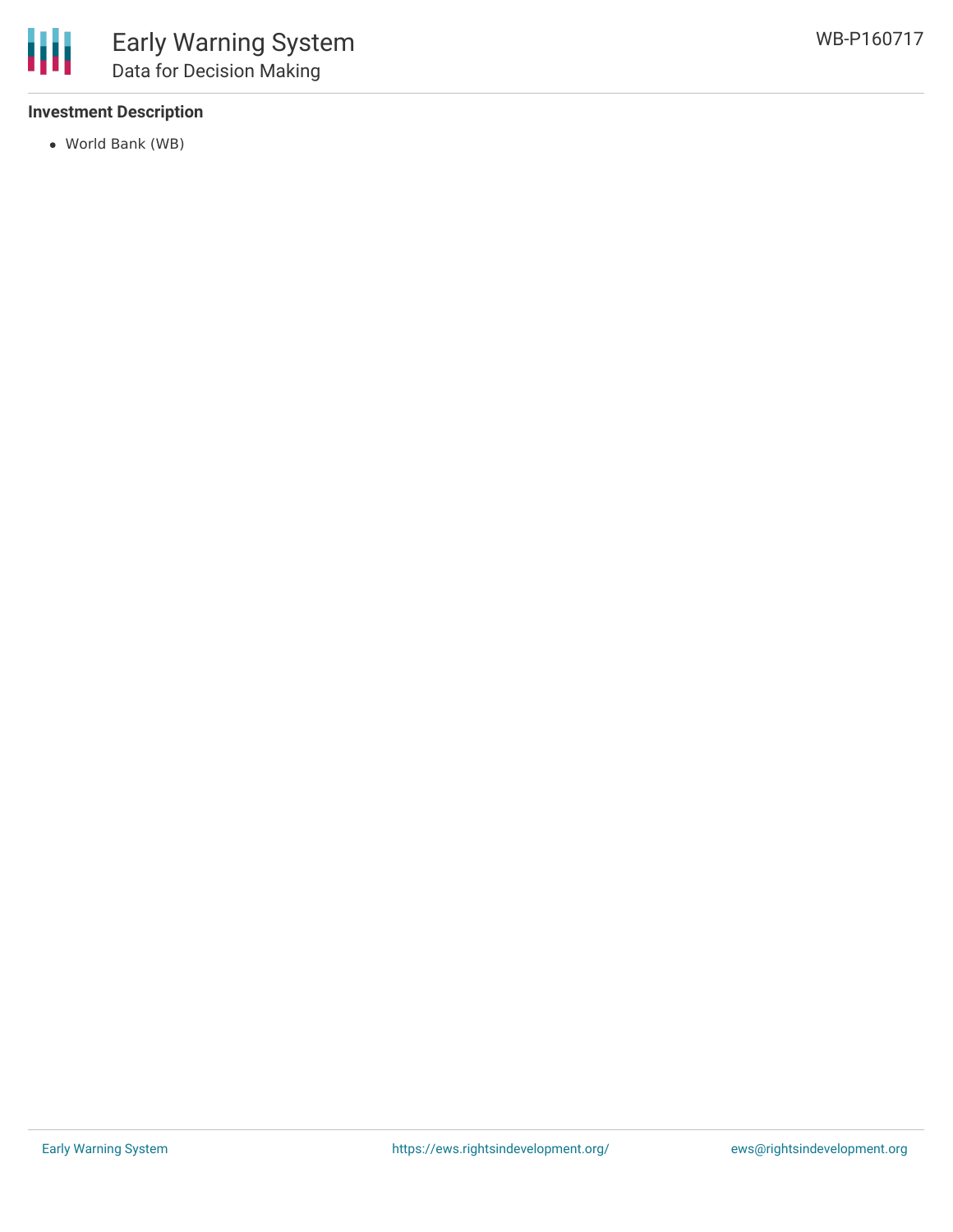# **Contact Information**

ACCOUNTABILITY MECHANISM OF WORLD BANK

The World Bank Inspection Panel is the independent complaint mechanism and fact-finding body for people who believe they are likely to be, or have been, adversely affected by a World Bank-financed project. If you submit a complaint to the Inspection Panel, they may investigate to assess whether the World Bank is following its own policies and procedures for preventing harm to people or the environment. You can contact the Inspection Panel or submit a complaint by emailing ipanel@worldbank.org. You can learn more about the Inspection Panel and how to file a complaint at: http://ewebapps.worldbank.org/apps/ip/Pages/Home.aspx.